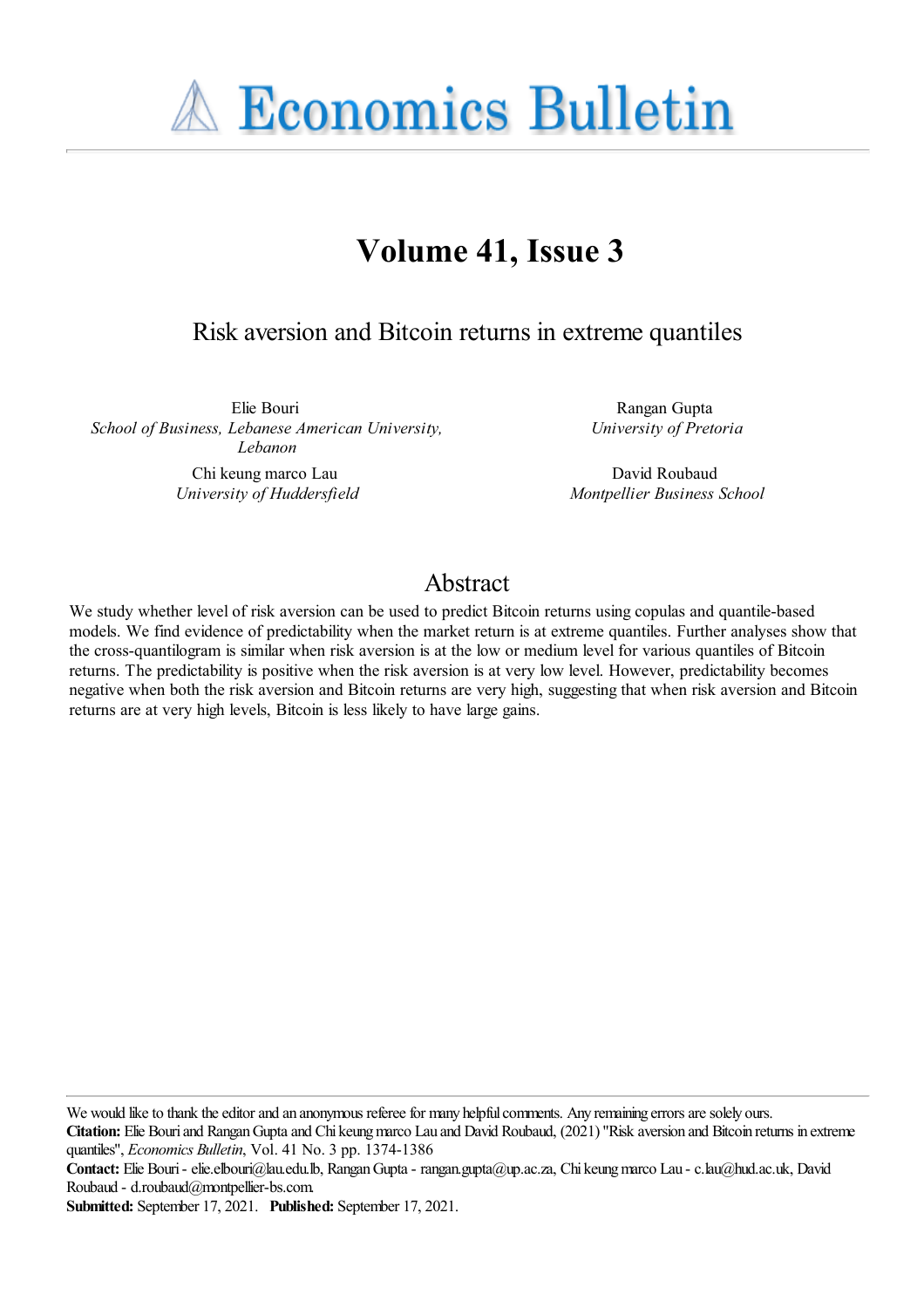#### **1. Introduction**

Based on the assumption that all investors are rational (i.e., risk averse), the classical finance literature underlines the importance of risk aversion. Accordingly, market premiums are generally interpreted as risk premiums. Several studies consider the role of risk aversion in the equity premium puzzle (Epstein and Zin, 1990; Benartzi and Thaler, 1995) and portfolio optimization (Beiglböck et al., 2012; Bernard et al., 2015). In fact, risk aversion measures the willingness of investors to take financial risks, and thereby hold risky assets. Economic intuition suggests that the level of risk aversion affects portfolio payoff and its distribution (Dybvig and Wang, 2012). The level of risk aversion is cited by market participants and policymakers as a key driver of the trend dynamics in risk premiums (Londono and Wilson, 2018), reinforcing its ability to affect the return dynamics in financial markets. However, the ability of risk aversion to drive Bitcoin returns remains unexplored, although Bitcoin is often seen as a shelter from global market uncertainty (Bouri et al., 2017).

With the growing popularity of Bitcoin as an alternative digital asset, numerous studies examine the safe-haven role of this protocol-governed currency for equities (e.g., Bouri, 2017; Baur et al., 2018), embracing its detachment from the global financial system (Corbet et al., 2018; Shahzad et al., 2020), mostly due its independence from any thirdparty control such as a government or a central bank. Other studies (e.g., Klein et al., 2018; Selmi et al., 2018; Smales, 2019) provide an opposing view, with some researchers pointing to Bitcoin's high volatility, illiquidity, and high transaction costs. Interestingly, the hedging ability of Bitcoin is affected by the level of global EPU (Fang et al., 2019), and Bitcoin shows some ability to hedge financial market uncertainty (Bouri et al., 2017), economic policy uncertainty (EPU) (Demir et al., 2018; Wang et al., 2019), and trade uncertainty (Bouri et al., 2020). However, risk aversion is different from economic uncertainty, with the latter representing the amount of risk, and the former representing the price of risk.

Given the ability of risk aversion to drive the trend dynamics in financial markets and the mixed views on the role of Bitcoin as a safe haven, one wonders about the ability of the level of risk aversion to drive Bitcoin returns. This is where we aim to contribute.

## **2. Data**

The data used are the daily Bitcoin price (https://coinmarketcap.com/) and the risk aversion index of Bekaert et al. (2017) (available at<https://www.nancyxu.net/>). Bekaert et al. (2017) develop a new measure of time-varying risk aversion based on observable financial information (involving the term spread, credit spread, a detrended dividend yield, realized and risk-neutral equity return variance and realized corporate bond return variance) at daily frequencies. An important feature of this measure is that it distinguishes time variation in economic uncertainty (the amount of risk) from time variation in risk aversion (the price of risk), and thus provides an unbiased representation for time-varying risk aversion based on a utility function in the hyperbolic absolute risk aversion (HARA) class. Our analysis covers the period  $30<sup>th</sup>$ April, 2013 to 30<sup>th</sup> December, 2016, a total of 919 observations, with the start and end dates based on data availability of Bitcoin prices and the risk aversion index. While the risk aversion index is stationary by design, we compute the log-returns of the Bitcoin prices for our analysis, given that the econometric approach used requires meanreverting data. The data is plotted in Figure 1 and summarized in Table A1 in the Appendix. The results of the augmented Dickey and Fuller (ADF) test confirm the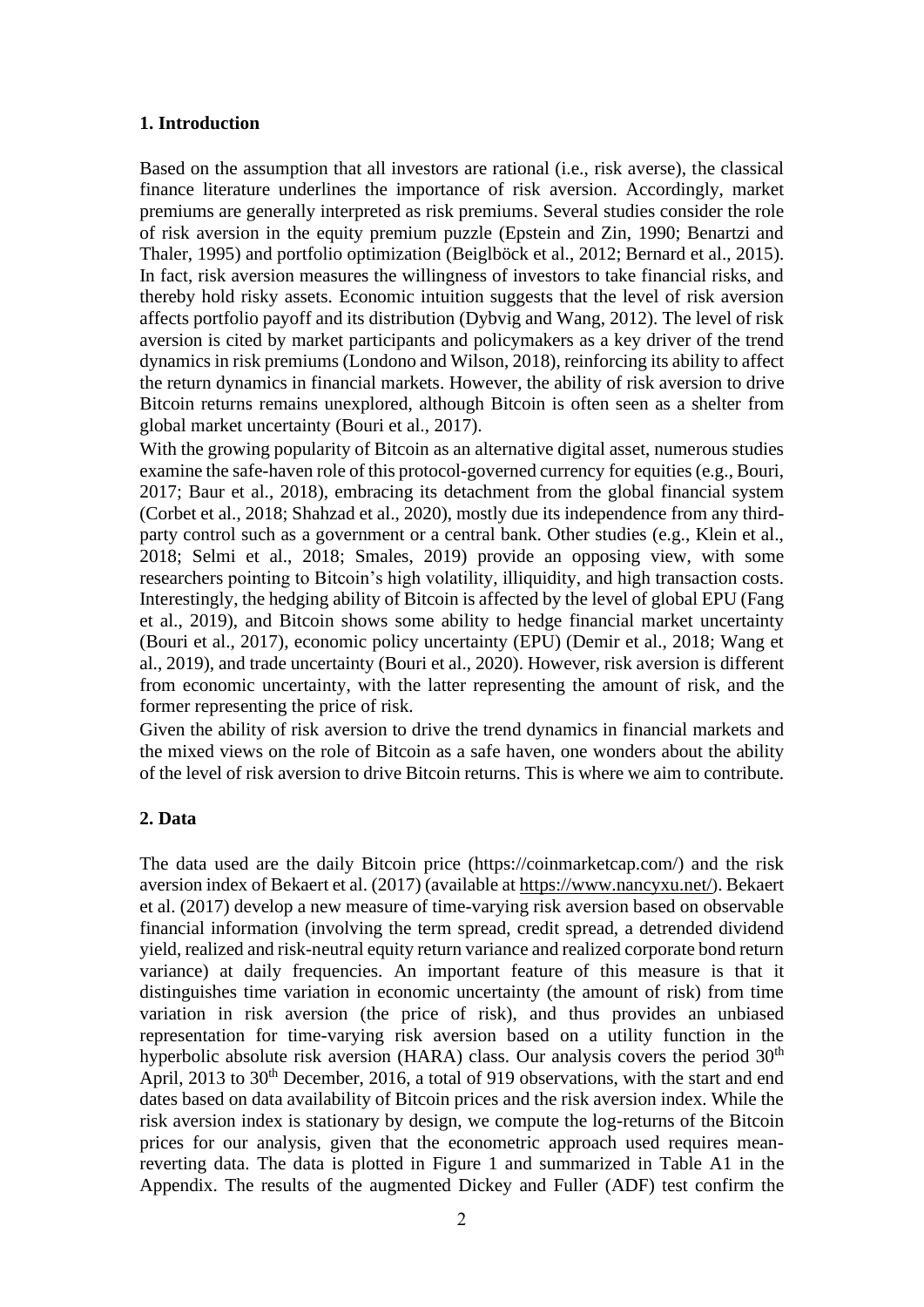stationarity of the two variables under study, and the strong evidence of non-normality warrants a quantiles-based approach.



**Figure 1. Data Plots**

## **3. Methodology and results**

We use the GCD test of Lee and Yang (2014) to examine the ability of the level of risk aversion to predict Bitcoin returns in low, medium and upper quantiles. We then apply the cross-quantilogram approach of Han et al. (2016) to reveal the sign of predictability<sup>1</sup>.

## **3.1. Granger causality in distribution (GCD) test of Lee and Yang (2014)**

We examine the dynamic causality between the returns of Bitcoin (RBC) and the risk aversion index (RAI) through quantile forecasts which are largely reliant on inversion concerning parametric conditional copula distribution from Lee and Yang's (2014) model. It is realistic for market practitioners to view causality anticipated at high RBC and RAI quantiles, since RBC can be a safe haven in case of panic in the global financial

<sup>&</sup>lt;sup>1</sup> Bouri et al. (2018) apply quite similar methods while studying the dependence between global financial stress and Bitcoin.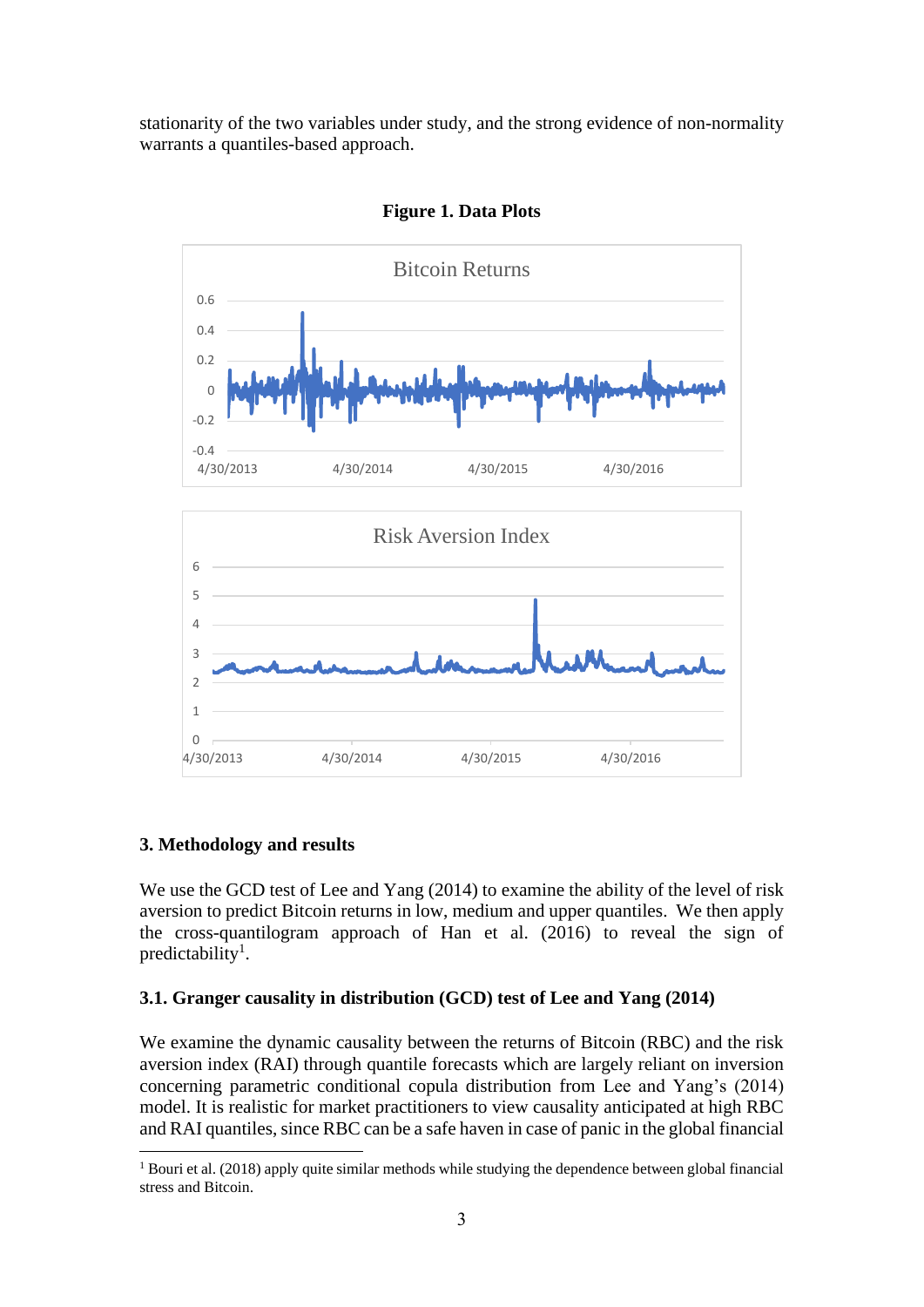market (i.e. risk aversion is high). We test the null hypothesis in which  $RBC_t$  in the distribution is not Granger caused by RAI<sub>t</sub>: H0:  $c(u, v) = 1$  where  $c(u, v)$  represents conditional copula density function and u and v represent  $RAI_t$  and  $RBC_t$  conditional probability integral transforms respectively. The following formulas are used to compute the proposed conditional variance for {RAI<sub>t</sub>} and {RBC<sub>t</sub>},  $\hat{h}_{RAI,t+1}$  and  $\widehat{h}_{RBC,t+1}$ :

$$
\hat{h}_{RAI,t+1} = \hat{\beta}_{RAI0} + \hat{\beta}_{RAI1}RAI_t^2 + \hat{\beta}_{RAI2}\hat{h}_{RAI,t}
$$
\n
$$
\hat{h}_{RBC,t+1} = \hat{\beta}_{RBC0} + \hat{\beta}_{RBC1}RBC_t^2 + \hat{\beta}_{RBC2}\hat{h}_{RBC,t}
$$
\n(1)

The empirical distribution function (EDF) is used to calculate the cumulative distribution function (CDF) values of  $\hat{u}_{t+1}$  and  $\hat{v}_{t+1}$  for RBC<sub>t+1</sub> and RAI<sub>t+1</sub>. On the other hand, pared EDF values  $\{\hat{u}_{t+1}, \hat{v}_{t+1}\}_{t=R}^{T-1}$  are used to estimate a nonparametric copula function through the use of a quartic kernel function:

$$
k(u) = \frac{15}{16}(1 - u^2)^2 I(|u| \le 1)
$$
\n(2)

The GCD result of test statistics established by Hong and Li (2005) for  ${RAI}_{t+1}$ ,  $RBC_{t+1}$ ,  ${}_{t=R}^{T-1}$  is 36.158, which is significant at the level of 1%, showing that there exists an important GCD between RBC and RAI. On the other hand, the GCD test evidence is not a reflection of Granger causality in every conditional quantile. Our empirical study focuses on 3 main regions of distribution: the right tail (99% quantile, 95% quantile, and 90% quantile), central region (60% quantile, median, and 40% quantile), and the left tail (10% quantile, 5% quantile, and 1% quantile), which is similar to Lee and Yang  $(2014)^2$ .

**Table 1. Testing for CGQ**

|                | ∟eft tail |    |     |     | Mid tail |       |       | Right tail |       |       |     |     |     |
|----------------|-----------|----|-----|-----|----------|-------|-------|------------|-------|-------|-----|-----|-----|
|                | 1%        | 5% | 10% | 20% | 30%      | 40%   | 50%   | 60%        | 70%   | 80%   | 90% | 95% | 99% |
| <b>Bitcoin</b> |           |    |     |     |          | 0.001 | 0.627 | 0.325      | 0.048 | 0.002 |     |     |     |

Notes: We compute quantile forecasts by inverting the parametric conditional copula distribution. We use six copulas (Gaussian, Frank, Clayton, Clayton Survival, Gumbel and Gumbel Survival copulas). The check loss functions are compared to evaluate the predictive ability of different quantile forecasting using different copula models. The benchmark quantile forecasts are computed using the independent copula, so there is no GCQ. The bootstrap pvalues for testing the null hypothesis show that most of the six copula models (which model GCQ) makes a better quantile forecast than the independent copula (which gives no GCQ). The small p values of the reality check indicate rejection of the null hypothesis, indicating that there exists a copula function to model GCQ that makes a better quantile forecast.

Table 1 shows the outcomes of the analysis of GCQ in p-values. The small p-value of the authenticity check indicates the denial of the worthless supposition, demonstrating that there exists a copular task to model GCQ and, in return, yield a good quintile predictor of the RBC based on the RAI. We observe that a quantile forecasting model with no Granger causality in the quantile is rejected in many quantiles, but not the quantiles at 50% and 60%, with evidence at 1% significance level. This result shows that the risk aversion index strongly Granger-causes the Bitcoin returns at the left tail

<sup>2</sup> Details of the method of Lee and Yang (2014) are given in Bouri et al. (2018).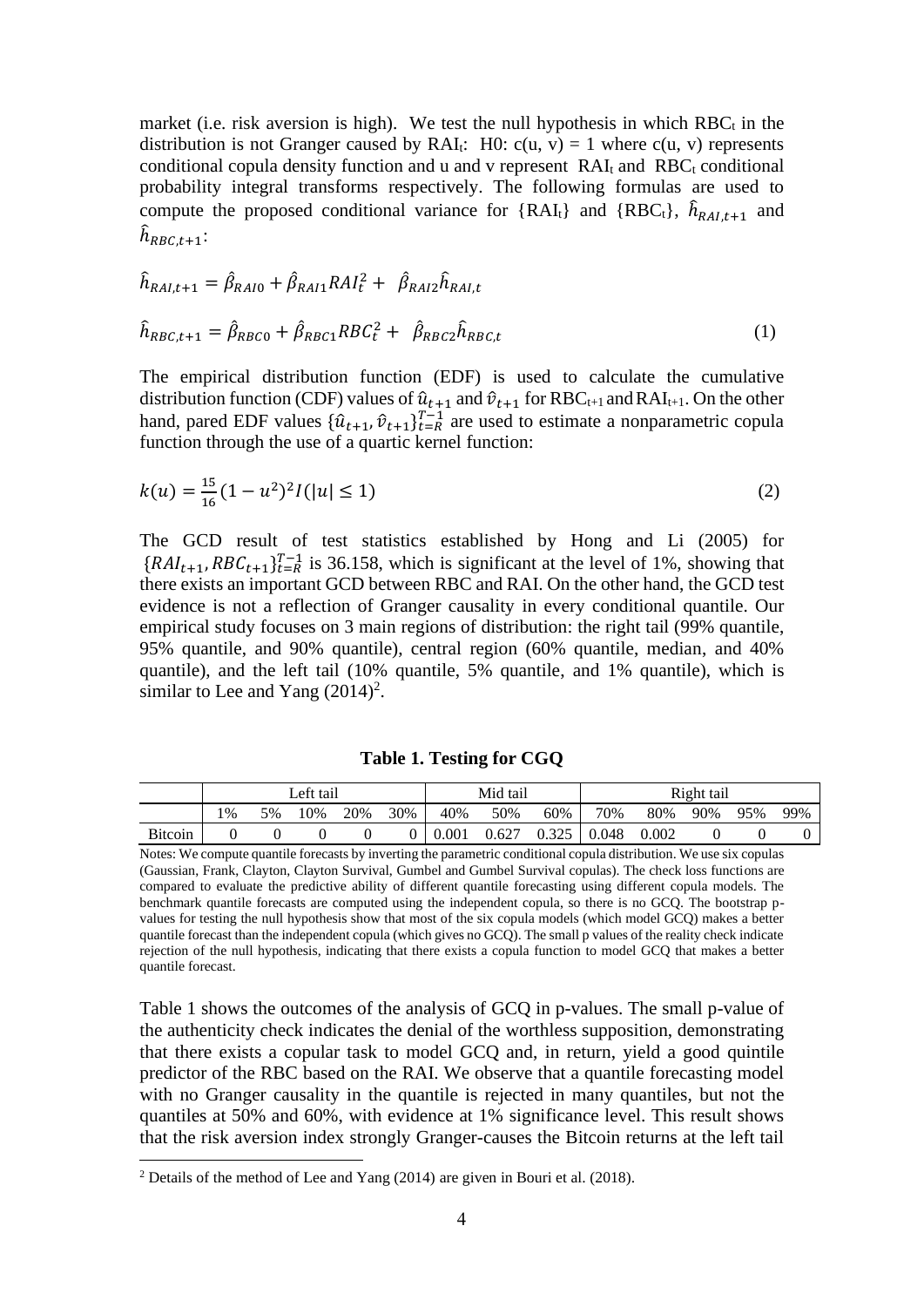(poor performance) and right tail (superior performance) but not at the mid tail (usual performance) of the distribution of the Bitcoin return, conditional on the risk aversion index. In other words, risk aversion is important primarily at the tails of the conditional distribution, i.e. when the Bitcoin market is at lower quantiles or upper quantiles phases, dependent on the information content of our measure of risk aversion. When the conditional distribution is around the median, i.e. when the market return is in its middle distribution, the predictive content of risk aversion is not significant, which makes sense, since agents operating in the market are likely to be averse to heightened risk when the market is performing poorly or well, rather than when the market return is in its middle distribution. 3

#### **3.2. Directional predictability test of Han et al. (2016)**

Han et al.'s (2016) directional predictability test is used in this study to complement the GCD test. Investors may prefer to use RAI for predicting RBC movement. As such, access to the RBC forecasting performance using RAI as a predictor is necessary. Our null hypothesis posits no directional expectedness for RAI in any other time series. The cross-quantilogram's ability to detect duration, magnitude and spontaneous relationship direction for RAI and RBC is an added advantage over the GCD. However, this is not the only advantage. The model of Han et al. (2016) allows us to choose arbitrary quantiles for both RBC and RAI. Thus, unlike the GCD, there are no pre-set quantiles. Furthermore, the use of the bootstrap technique enhances the large lag in the directional predictability test.

The cross-quantilogram technique of Han et al. (2016), which shows a quantile-toquantile relationship between RBC and RAI, starts with the linear quantile regression:

$$
q_{\alpha(RBC_{t+1}|\mathcal{F}_t)} = \beta_{0,\alpha} + \beta_{1,\alpha} RAI_t + \beta_{2,\alpha} RAI_t q_\alpha (RBC_t|\mathcal{F}_{t-1}) + \beta_{3,\alpha} |RBC_t| \tag{3}
$$

where  $q_{\alpha(RBC_{t+1}|\mathcal{F}_t)}$  denotes RBC conditional quantile information  $\mathcal{F}_t$  at given time  $t^4$ . The sample cross-quantilogram  $\hat{p}_{\alpha}(k)$  is shown in Figure 2, so as identify directional predictability from RAI to RBC<sup>5</sup>. The sample cross-quantilogram  $\hat{p}_{\alpha}(k)$  captures serial dependence between two series at different conditional quantile levels. The sample cross-quantilogram  $\hat{p}_{\alpha}(k)$  is defined (see page 253, Han et al., 2016) as:

$$
\frac{\sum_{t=k+1}^{T} \psi_{\alpha 1}(RBC_{t} - \hat{q}_{1,t}(\alpha_{1}))\psi_{\alpha 2}(RAI_{t-k} - \hat{q}_{2,t-k}(\alpha_{2}))}{\sqrt{\sum_{t=k+1}^{T} \psi^{2}_{\alpha 1}(RBC_{t} - \hat{q}_{1,t}(\alpha_{1}))}\sqrt{\sum_{t=k+1}^{T} \psi^{2}_{\alpha 2}(RAI_{t-k} - \hat{q}_{2,t-k}(\alpha_{2}))}}
$$
\n
$$
(4)
$$

<sup>3</sup> Following Pástor and Veronesi (2018), who relate risk-aversion with Democratic governments in the US, we use a dummy variable taking the value of 1 under Democratic presidents and zero otherwise (i.e., Republican presidents), and apply the quantiles-based Granger causality test of Jeong et al. (2012) as a robustness check on our analysis. Based on a data sample covering 30<sup>th</sup> April, 2013 to 1<sup>st</sup> January, 2019, we obtain qualitatively similar results (i.e., stronger causality at the tails of the conditional distribution (though weaker predictability is observed at the median)) to those reported in Table 1. This is not surprising since, from 2017, the US did have a Republican government, resulting in our risk aversion dummy being zero. Complete details of these results are available upon request from the authors. Note that since the cross-quantilogram requires two continuous variables, we could not use the Democratic dummy variable further for the analysis of directional predictability.

<sup>4</sup> The specification of the quantile estimation function of RAI is the same as that of RBC in Eq.(3).

<sup>&</sup>lt;sup>5</sup> These quantities contain non-smooth functions, thus the estimation technique of Koenker and Bassett (1978) is adopted (see Han et al., 2016, p.253).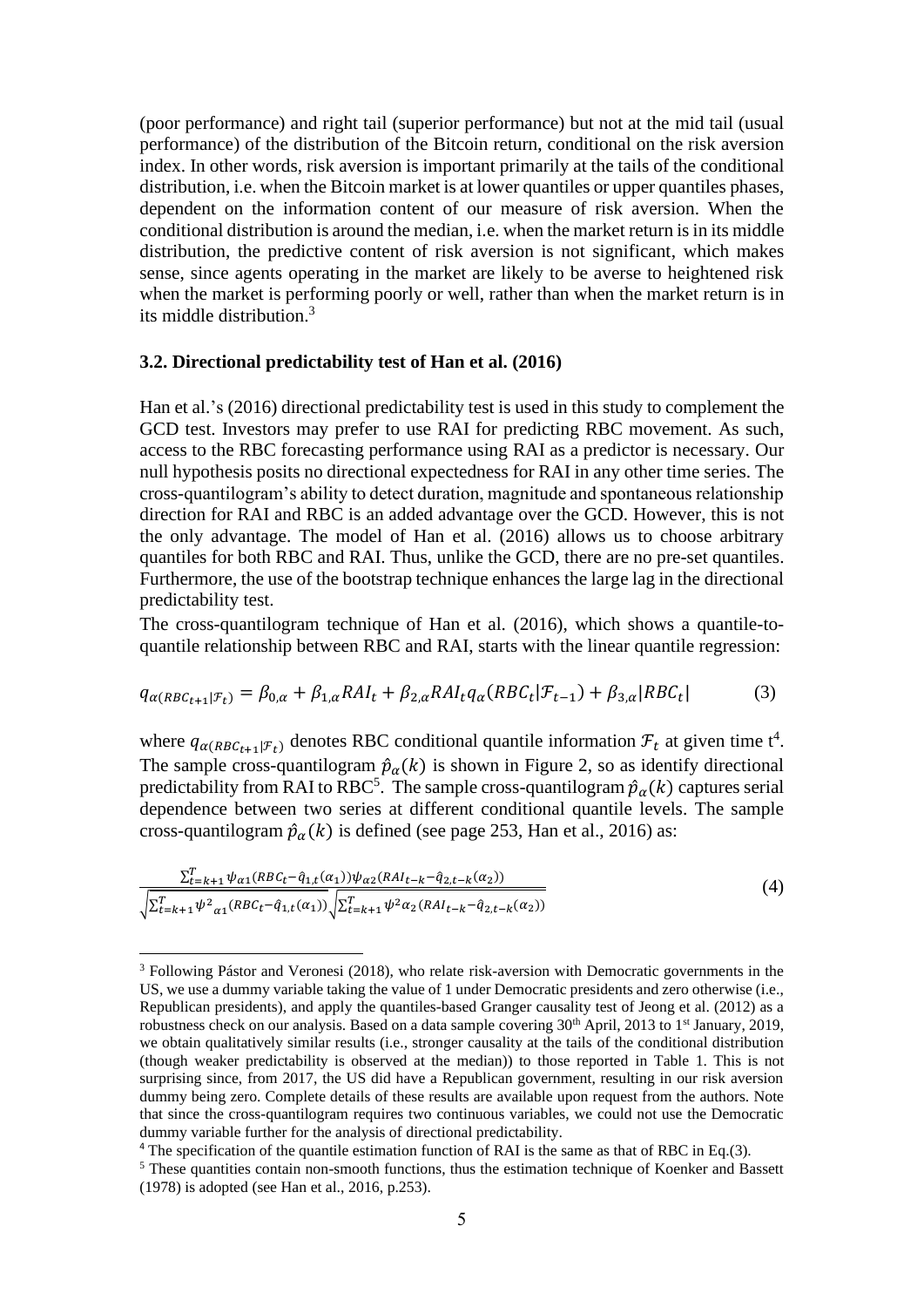Where  $\hat{q}_{i,t}(\alpha_i) = x_{it}^T \hat{\beta}_i(\alpha_i)$ , and  $x_i$  corresponds to the independent variables in the quantile regressions for RBC and RAI, respectively. For  $k = 0, \pm 1, \pm 2, ...$  the sample cross-quantilogram  $\hat{p}_{\alpha}(k)$  measures the directional predictability from RAI to RBC, as it considers dependence in terms of the direction of deviation from conditional quantiles. The case of no directional predictability is represented by  $\hat{p}_{\alpha}(k)=0$ , and high dependence between two series is represented by a larger value of  $\hat{p}_{\alpha}(k)$ . We also indicate that  $\psi_{\alpha} \equiv 1[u < 0] - \alpha$ , where 1[.] is the indicator function. Furthermore,  $1[x_{i,t} \le q_i(\alpha_i)]$  is the quantile exceedance process for RBC, with the quantile of RBC<sub>t</sub> being  $q_i(\alpha_i) = \inf(v: F_i(v) \ge \alpha_i)$ , where  $F_i(.)$  is the distribution function of  $x_{i,t}$ . In the present study,  $x_{1,t}$  and  $x_{2,t}$  represent RBC and RAI, respectively.

We take a range of  $\alpha_1$  into consideration, 0.05, 0.1, 0.2, 0.3, 0.5, 0.7, 0.8, 0.9 and 0.95 for RBC  $q_1(\alpha_1)$  quantiles. We take a range of  $\alpha_2$  into consideration, 0.1, 0.5 and 0.9 for RAI  $q_2(\alpha_2)$ . Every graph in Figure 2 shows bootstrap confidence intervals of 95% for no predictability on the basis of 1,000 bootstrapped replicates. A 60-day maximum lag is taken (k=60). Estimating critical values from limiting distribution requires nonparametric estimation in line with Politis and Romano's (1994) stationary bootstrap (SB), a block bootstrap technique containing random length blocks with the resample being stationary and conditional on the first sample.

Figure 2(a) shows the case where the aversion index is in the lower quantile, i.e.  $q2(\alpha2)$ for α2=0.1. Directional predictability can be detected to RBC from RAI using the sample cross-quantilogram  $\hat{p}_{\alpha}(k)$ . Sample cross-quantilograms are denoted by bar graphs while the 95 percent bootstrap confidence intervals are depicted by lines. The result shows cases where risk aversion lies within the lower quantile, i.e.  $q2(\alpha_2)$  where  $\alpha_2=0.1$ . For  $\alpha_1=0.2$ , the cross-quantilogram  $\hat{p}_\alpha(k)$  is positive and becomes significant at the 5% significance level only at appropriately 18 days. A positive and significant cross-quantilogram means that, when risk aversion is very low, it is more likely for Bitcoin returns to be at high ranges to have large gains (i.e. Bitcoin has large gains)<sup>6</sup>. However, for low ranges, there is no evidence of significant pattern. That implies that a low risk aversion is not helpful in predicting Bitcoin market's path when Bitcoin return is at low ranges<sup>7</sup>.

This also implies the probability of profit is lacking when both Bitcoin returns and risk aversion are at their low levels. Indeed, the quantilogram starts with being negative before 18 days, but it is insignificant at the 5% level, and the impact disappears after day 18. Moreover, most quantilogram values are insignificant across periods. When  $\alpha_1=0.7, 0.8, 0.9$  and 0.95, the cross-quantilogram  $\hat{p}_\alpha(k)$  for most lags is positive and significant before 60 days, showing that the likelihood of Bitcoin having large gains during a low risk aversion period is lower. Moreover, we note that when  $\alpha_2 = 0.1$ , and  $\alpha_1 = (0.7, 0.8)$ , the graphs indicate that the cross-quantilogram values are insignificant for most lags after 60 days.

<sup>&</sup>lt;sup>6</sup> As we can see from Figure 2(a), this conclusion holds for  $\alpha$ 1=0.7  $\alpha$ 1=0.8,  $\alpha$ 1=0.9, and the duration of this pattern is usually below 60 days.

<sup>7</sup> Because the sample cross-quantilograms are not significant at the 95 percent bootstrap confidence intervals.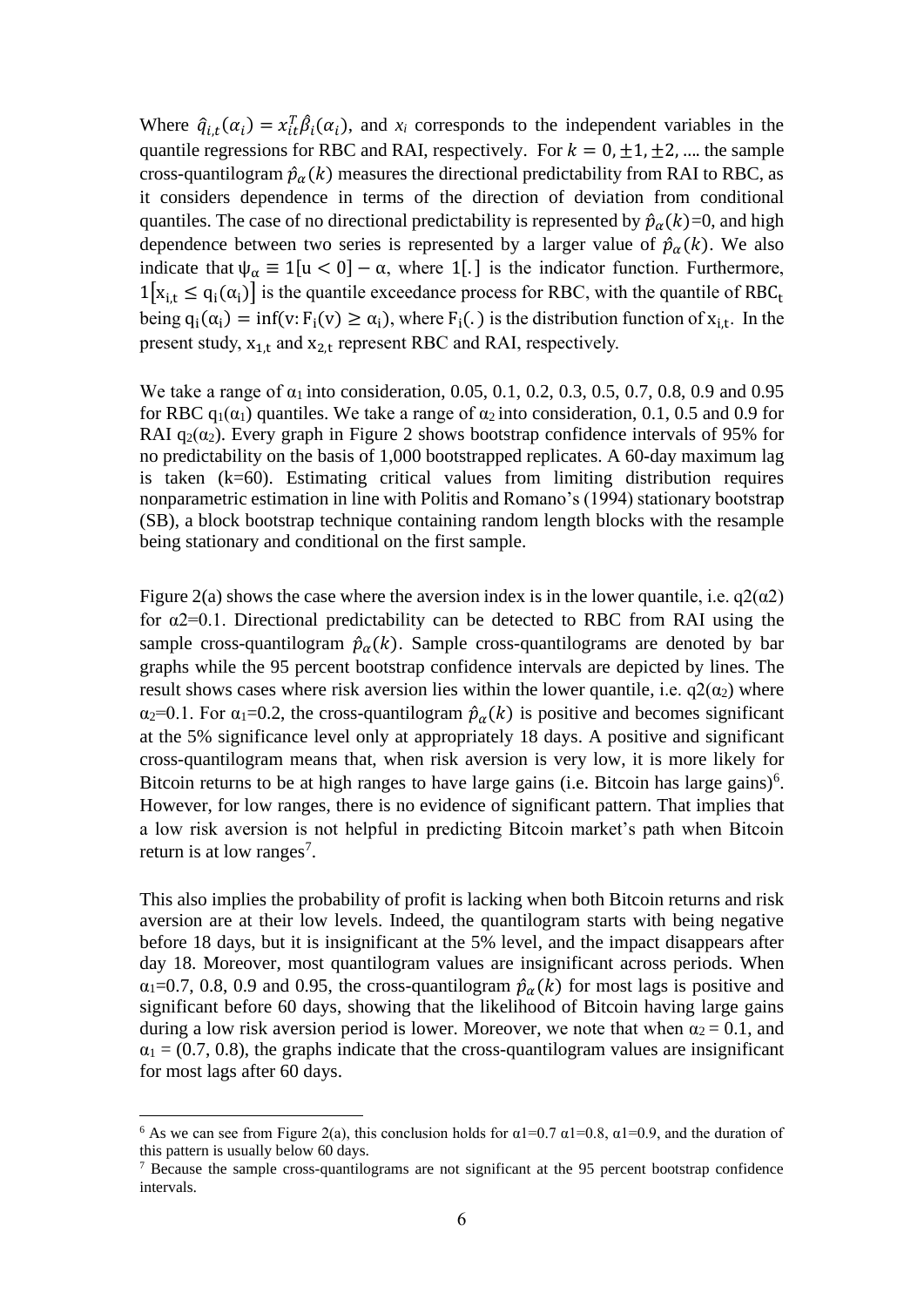

**Figure 2. The sample cross quantilogram**

Figure 2(a). The sample cross quantilogram  $\hat{p}_{\alpha}(k)$  for  $\alpha$ 2=0.1 to detect directional predictability from RAI to RBC. Bar graphs describe sample cross quantilograms, and lines are the 95% bootstrap confidence intervals.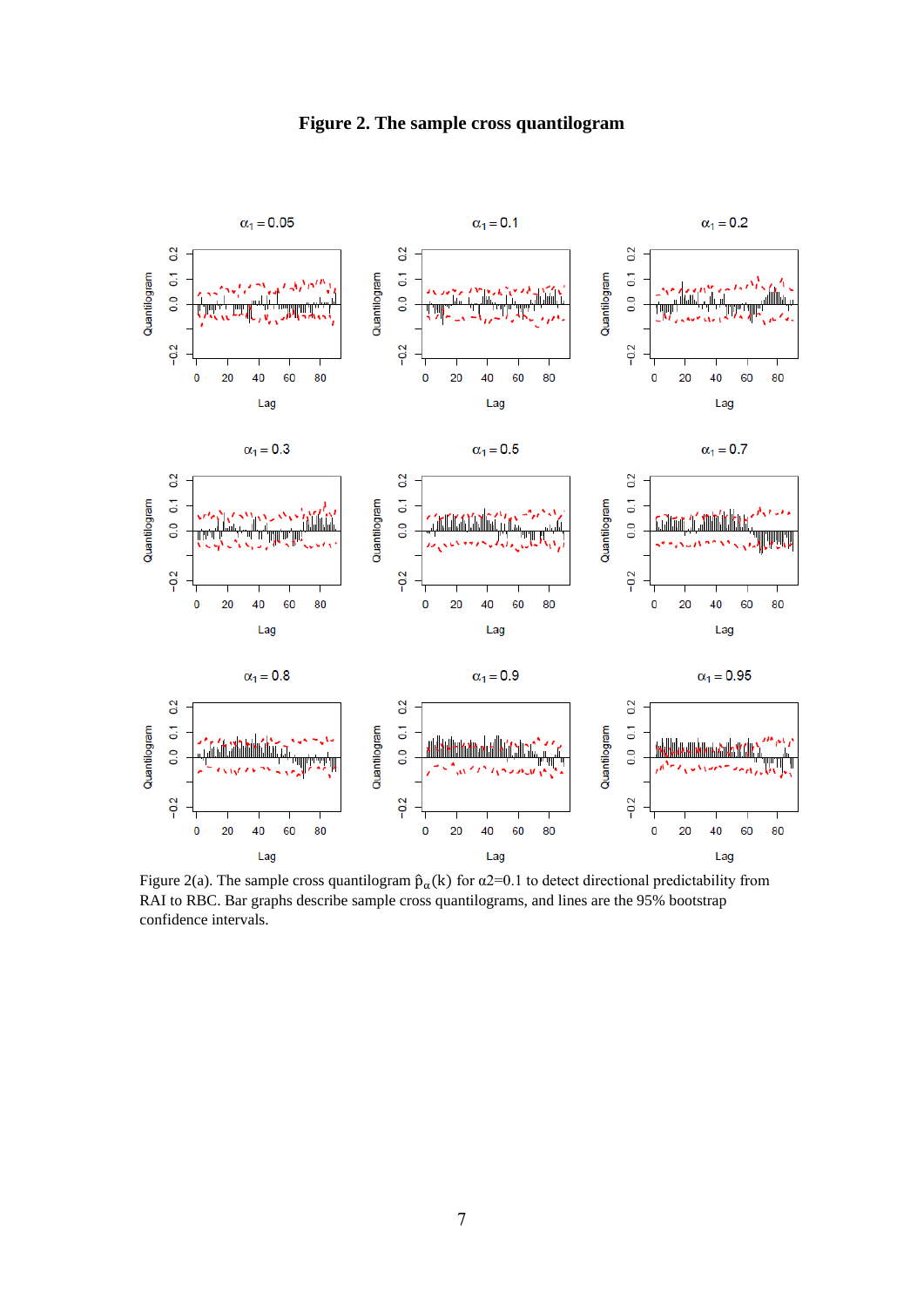

Figure 2(b). The sample cross quantilogram  $\hat{p}_{\alpha}(k)$  for  $\alpha$ 2=0.5 to detect directional predictability from RAI to RBC. Bar graphs describe sample cross quantilograms, and the red dotted lines are the 95% bootstrap confidence intervals.

Figure 2(b) shows cases where risk aversion lies within the middle quantile, i.e.  $q2(\alpha_2)$ where  $\alpha_2=0.5$ . For  $\alpha_2=0.5$  and  $\alpha_1=0.1$ , we first observe a significant negative coefficient for shorter lags, which means that risk aversion above the median is more likely to be associated with Bitcoin returns at the bottom 10% of the distribution. However, in the longer term, the significance pattern turns positive, implying that risk aversion below the median is more likely to be associated with Bitcoin returns at the bottom 10% of the distribution, and risk aversion above the median is more often associated with Bitcoin return at the top 90% of the distribution. It also came to our attention that the cross-quantilogram does not seem to capture the relation between risk aversion and Bitcoin return when risk aversion is at the middle of its distribution (i.e. between 0.4 and 0.5), but rather the relation with Bitcoin return when risk aversion is above or below the median.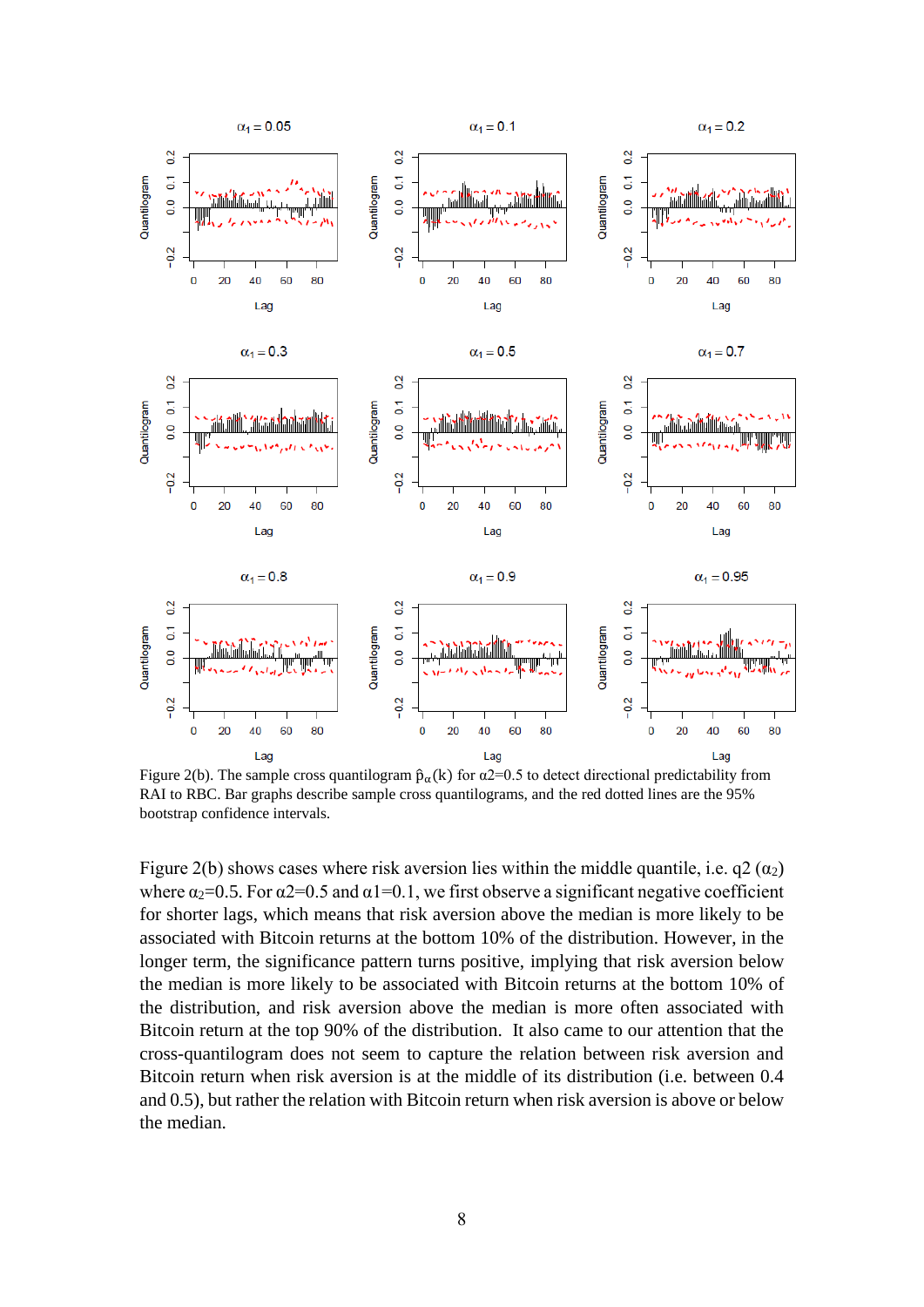

Figure 2(c). The sample cross quantilogram  $\hat{p}_{\alpha}(k)$  for  $\alpha$ 2=0.9 to detect directional predictability from RAI to RBC. Bar graphs describe sample cross quantilograms, and the red dotted lines are the 95% bootstrap confidence intervals.

Figure 2(c) shows cases where risk aversion lies within the high quantile i.e.  $q2(\alpha2)$ where  $\alpha$ 2=0.9. The cross-quantilogram  $\hat{p}_{\alpha}(k)$  for  $\alpha$ 1= (0.05, 0.1, and 0.3) is positive and significant for some lags; specifically, it is only significant for some lags at the 5% level. For example, it is significant for  $\alpha$ 1 = (0.05, 0.1) for days 60 to 82, as well as for  $\alpha$ 1 = (0.3) for days 20 to 76. These results imply that when risk aversion is very high, Bitcoin is less likely to have a large loss. However, the positive cross-quantilogram only holds for a limited number of quantiles and lags.

Finally, when the Bitcoin return becomes relatively high ( $\alpha$ 1=0.8,  $\alpha$ 1=0.9,  $\alpha$ 1=0.95) the cross-quantilogram becomes negative and significant, which suggests that when the risk aversion of investors is high ( $\alpha$ 2=0.9), Bitcoin is less likely to have a large gain when the Bitcoin return is already in higher quantiles, and this is exactly what happens after 2018.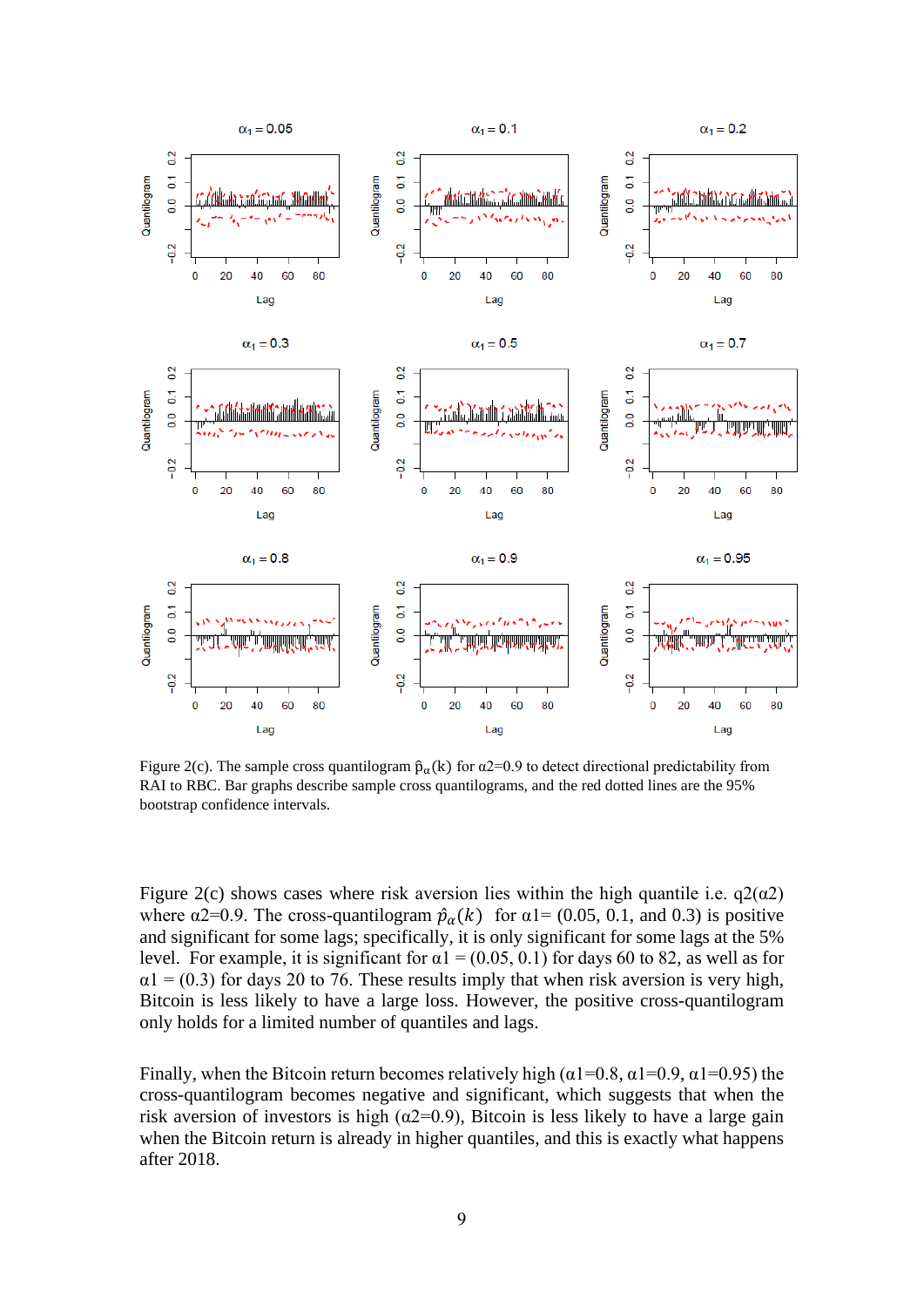## **4. Conclusion**

We have provided insight into the investment role of Bitcoin by showing the ability of the risk aversion index to predict Bitcoin returns in low or high quantiles. Interestingly, predictability is positive when the risk aversion is very low or at a medium level. However, the predictability becomes negative when both risk aversion and Bitcoin returns are very high, suggesting that when risk aversion is at high levels, Bitcoin is then less likely to have large gains. Overall, this result is not surprising and supports earlier findings (e.g., Bouri et al., 2017) that Bitcoin can act as a safe haven in case of panic in the global financial market (i.e., when the risk aversion is high). In fact, Bitcoin plays a key role in an alternative economy and its price formation depends upon unique non-financial and non-economic factors such as attractiveness, transaction anonymity, and computer-programming enthusiasm (Bouoiyour et al., 2016; Ciaian et al., 2016; Kristoufek, 2015), making it almost detached from the global financial system. Our findings imply that Bitcoin has a weak ability to hedge the amount of risk (e.g., economic uncertainty), which is generally comparable to previous studies considering economic policy uncertainty (EPU) (Demir et al., 2018; Wang et al., 2019) and trade uncertainty (Bouri et al., 2020). The particularity of our findings is that risk aversion is useful to predict Bitcoin returns, although this newly discovered predictive ability is not homogenous across the various quantiles, suggesting the importance of the extreme levels of both risk aversion and Bitcoin returns for the significance and sign of that predictability. For further studies, it is necessary to consider whether risk aversion can generate correlation among the returns of otherwise unrelated assets.

## **References**

Baur, D. G., Hong, K., & Lee, A. D. (2018). Bitcoin: Medium of exchange or speculative assets? Journal of International Financial Markets, Institutions and Money, 54, 177-189.

Beiglböck, M., Muhle-Karbe, J., & Temme, J. (2012). Utility maximization, risk aversion, and stochastic dominance. Mathematics and financial economics, 6(1), 1-13.

Bekaert, G., Engstrom, E. C., & Xu, N. R. (2017). The time variation in risk appetite and uncertainty. Columbia Business School Research Paper No. 17-108.

Benartzi, S., & Thaler, R. H. (1995). Myopic loss aversion and the equity premium puzzle. The quarterly journal of Economics, 110(1), 73-92.

Bernard, C., Chen, J. S., & Vanduffel, S. (2015). Rationalizing investors' choices. Journal of Mathematical Economics, 59, 10-23.

Bouoiyour, J., Selmi, R., Tiwari, A. K., & Olayeni, O. R. (2016). What drives Bitcoin price. Economics Bulletin, 36(2), 843-850.

Bouri, E., Gupta, R., Tiwari, A. & Roubaud, D. (2017). Does Bitcoin Hedge Global Uncertainty? Evidence from Wavelet-Based Quantile-in-Quantile Regressions. Finance Research Letters, 23, 87-95.

Bouri, E., Gupta, R., Lau, C. K. M., Roubaud, D., & Wang, S. (2018). Bitcoin and global financial stress: A copula-based approach to dependence and causality in the quantiles. The Quarterly Review of Economics and Finance, 69, 297-307.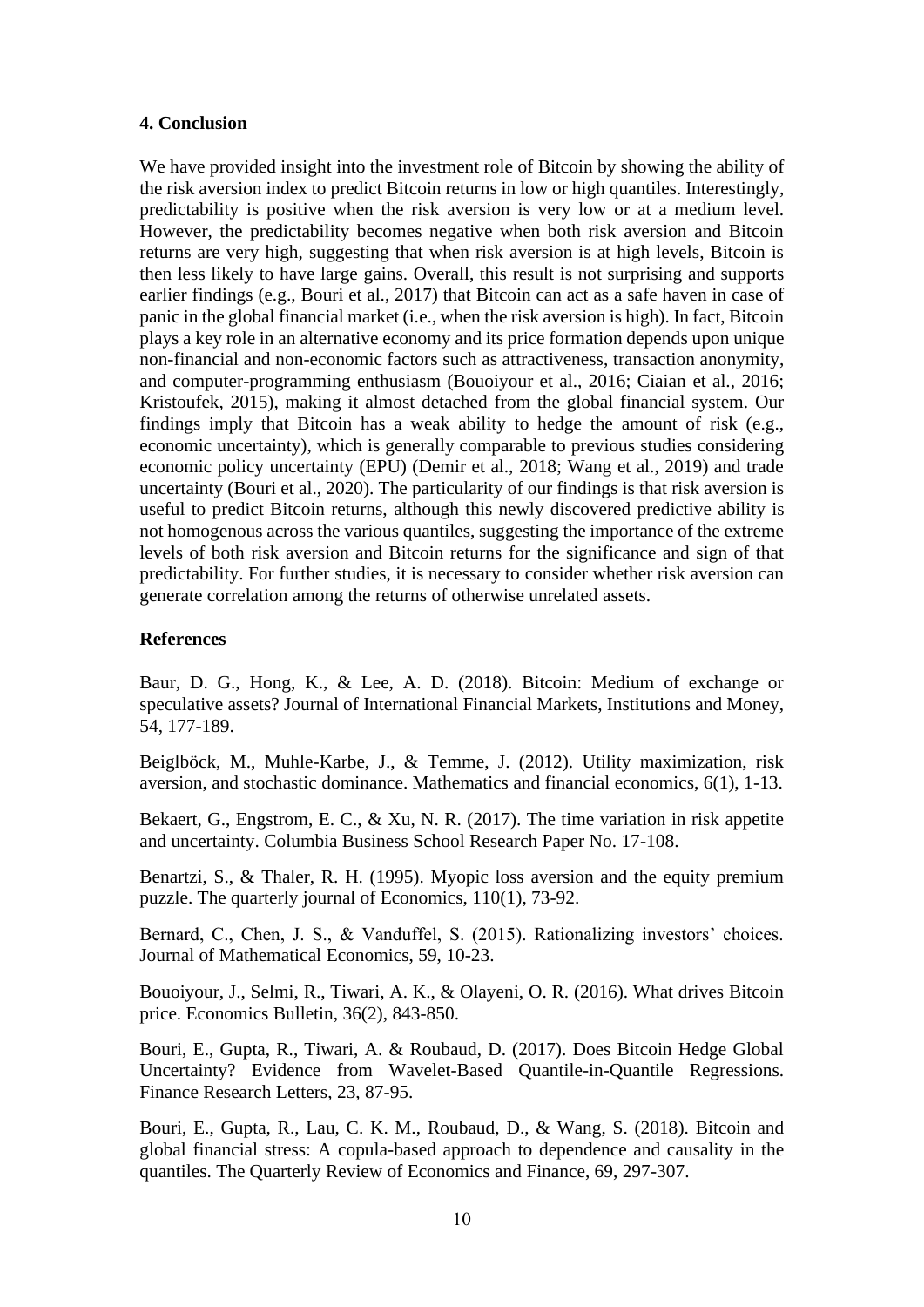Bouri, E., Gkillas, K., & Gupta, R. (2020). Trade uncertainties and the hedging abilities of Bitcoin. Economic Notes, e12173.

Ciaian, P., Rajcaniova, M., & Kancs, D. A. (2016). The economics of BitCoin price formation. Applied Economics, 48(19), 1799-1815.

Corbet, S., Meegan, A., Larkin, C., Lucey, B., & Yarovaya, L. (2018). Exploring the dynamic relationships between cryptocurrencies and other financial assets. Economics Letters, 165, 28-34.

Demir, E., Gozgor, G., Lau, C. K. M., & Vigne, S. A. (2018). Does economic policy uncertainty predict the Bitcoin returns? An empirical investigation. Finance Research Letters, 26, 145-149.

Dybvig, P. H., & Wang, Y. (2012). Increases in risk aversion and the distribution of portfolio payoffs. Journal of Economic Theory, 147(3), 1222-1246.

Epstein, L. G., & Zin, S. E. (1990). 'First-order' risk aversion and the equity premium puzzle. Journal of monetary Economics, 26(3), 387-407.

Fang, L., Bouri, E., Gupta, R., & Roubaud, D. (2019). Does global economic uncertainty matter for the volatility and hedging effectiveness of Bitcoin? International Review of Financial Analysis, 61, 29-36.

Han, H., Linton, O., Oka, T., & Whang, Y-J. (2016). The cross-quantilogram: measuring quantile dependence and testing directional predictability between time series. Journal of Econometrics, 193 (1), 251–270.

Jeong, K., Härdle, W. K., & Song, S. (2012). A consistent nonparametric test for causality in quantile. Econometric Theory, 28(4), 861-887.

Klein, T., Thu, H. P., & Walther, T. (2018). Bitcoin is not the New Gold–A comparison of volatility, correlation, and portfolio performance. International Review of Financial Analysis, 59, 105-116.

Koenker, R., & Bassett Jr, G. (1978). Regression quantiles. Econometrica: journal of the Econometric Society, 33-50.

Kristoufek, L. (2015). What are the main drivers of the Bitcoin price? Evidence from wavelet coherence analysis. PloS one, 10(4), e0123923.

Lee, T-H., & Yang, W. (2014). Granger-causality in quantiles between financial markets: using copula approach. International Review of Financial Analysis, 33, 70– 78.

Londono, J. M., & Wilson, B. A. (2018). Understanding Global Volatility. IFDP Notes. Washington: Board of Governors of the Federal Reserve System, January, 19. [https://www.federalreserve.gov/econres/notes/ifdp-notes/understanding-global](https://www.federalreserve.gov/econres/notes/ifdp-notes/understanding-global-volatility-20180119.pdf)[volatility-20180119.pdf](https://www.federalreserve.gov/econres/notes/ifdp-notes/understanding-global-volatility-20180119.pdf)

Pástor, L., and Veronesi, P. (2018). Political Cycles and Stock Returns. National Bureau of Economic Research (NBER) Working Paper No. 23184.

Selmi, R., Tiwari, A. K., & Hammoudeh, S. (2018). Efficiency or speculation? A dynamic analysis of the Bitcoin market. Economics Bulletin, 38(4), 2037-2046.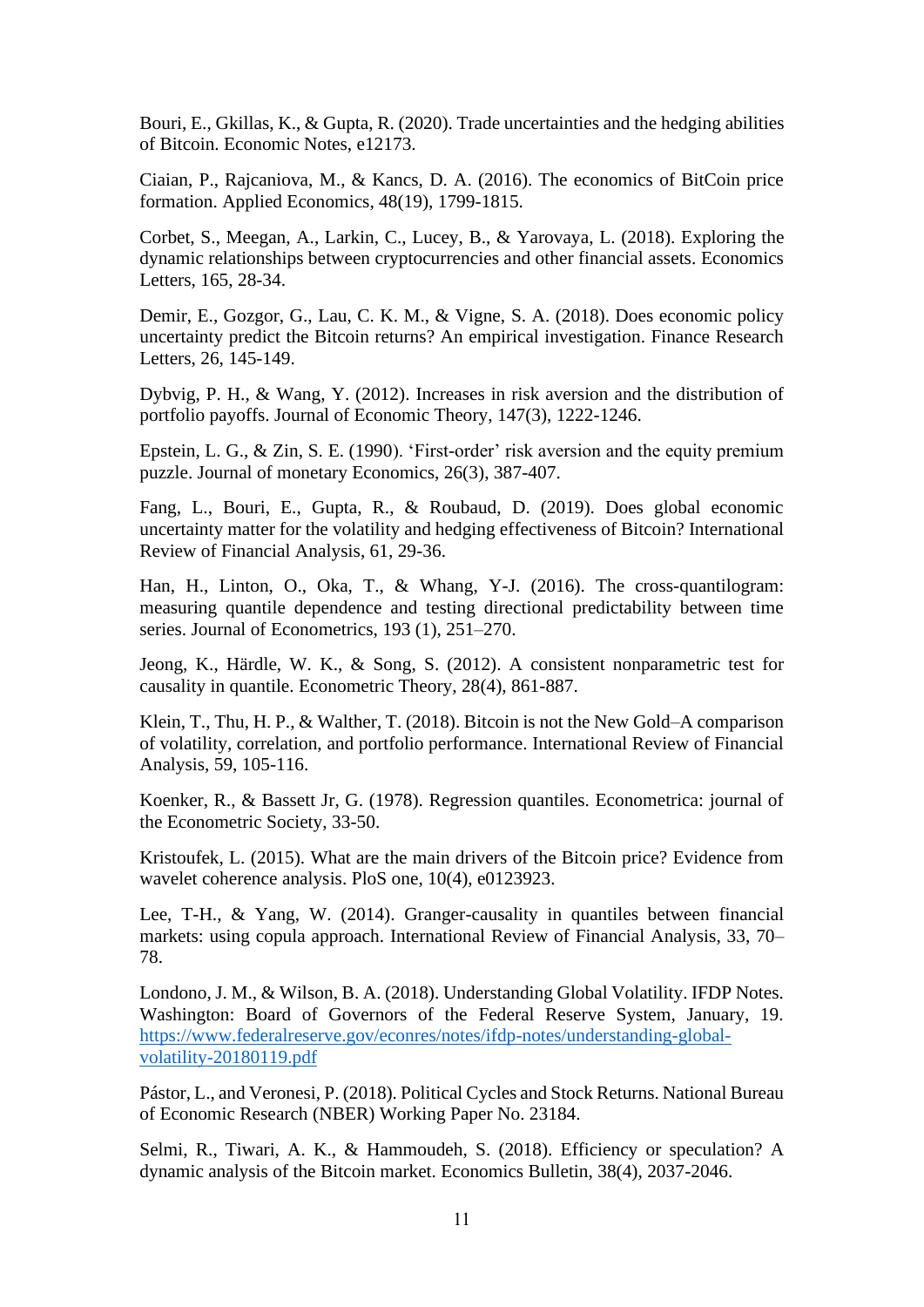Shahzad, S. J. H., Bouri, E., Roubaud, D., & Kristoufek, L. (2020). Safe haven, hedge and diversification for G7 stock markets: Gold versus bitcoin. Economic Modelling, 87, 212-224.

Smales, L. A. (2019). Bitcoin as a safe haven: Is it even worth considering? Finance Research Letters. 30, 385-393.

Wang, G. J., Xie, C., Wen, D., & Zhao, L. (2019). When Bitcoin meets economic policy uncertainty (EPU): Measuring risk spillover effect from EPU to Bitcoin. Finance Research Letters, 31. <https://doi.org/10.1016/j.frl.2018.12.028>